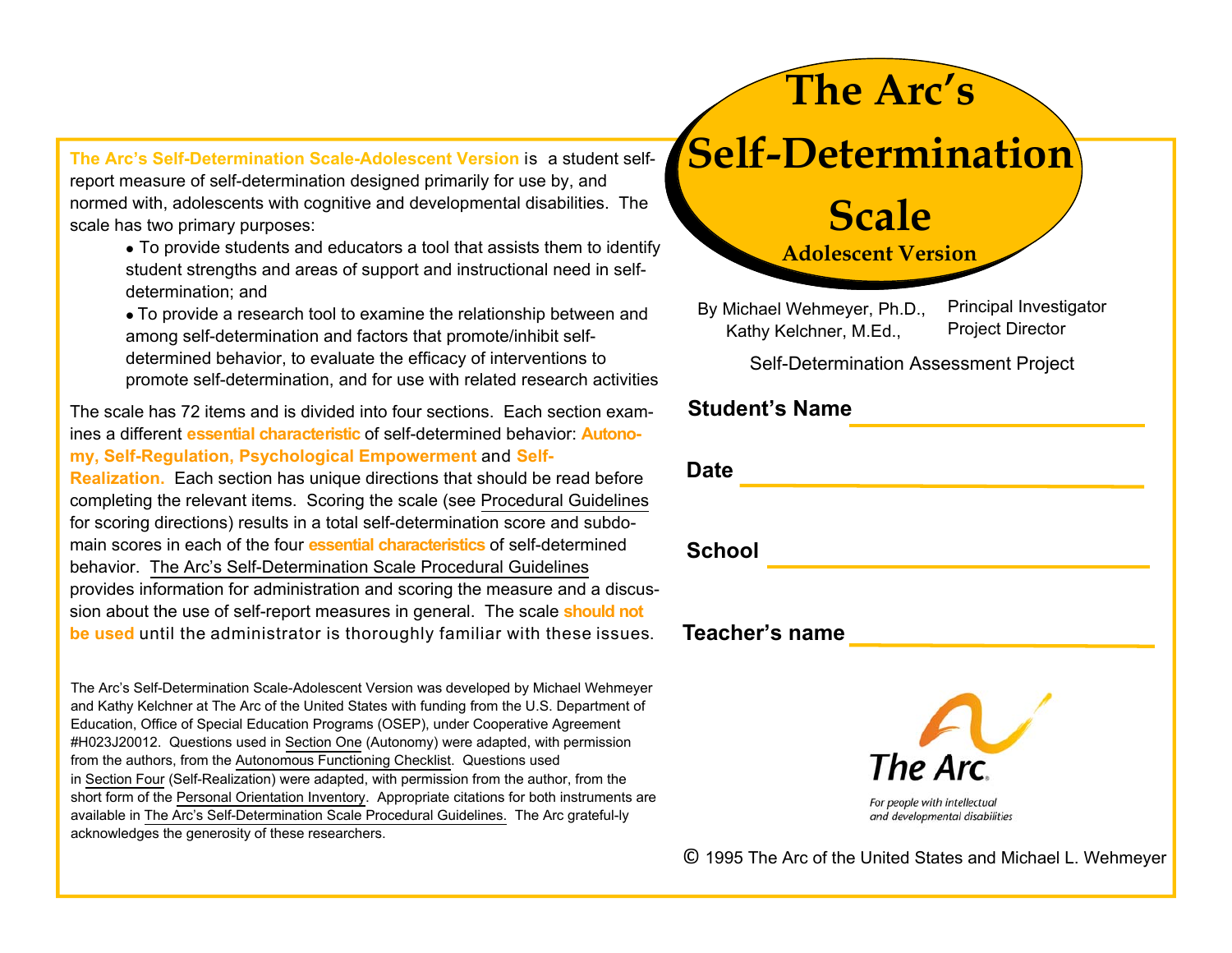## Autonomy **Section One**

**Directions: Check the answer on each question that BEST tells how you act in that situation. There are no right or wrong answers. Check only one answer for each question. (If you have a disability that limits you from actually performing the activity, but you have control over the activity by using a personal care attendant, answer like you performed the activity.)** 

## **1A. Independence: Routine personal care and family oriented functions.**

## **1A. Subtotal**  \_\_\_\_\_\_\_\_\_\_\_\_\_\_

| 1. I make my own meals or                           | $\Box$ I do not even if I have | $\Box$ I do sometimes when I have $\Box$ I do most of the time I have | the chance                          | $\Box$ I do every time I have the |
|-----------------------------------------------------|--------------------------------|-----------------------------------------------------------------------|-------------------------------------|-----------------------------------|
| snacks.                                             | the chance                     | the chance                                                            |                                     | chance                            |
| 2. I care for my own clothes.                       | I do not even if I have        | $\Box$ I do sometimes when I have                                     | $\Box$ I do most of the time I have | $\Box$ I do every time I have the |
|                                                     | the chance                     | the chance                                                            | the chance                          | chance                            |
| 3. I do chores in my home.                          | $\Box$ I do not even if I have | $\Box$ I do sometimes when I have                                     | $\Box$ I do most of the time I have | $\Box$ I do every time I have the |
|                                                     | the chance                     | the chance                                                            | the chance                          | chance                            |
| 4. I keep my own personal                           | I do not even if I have        | $\Box$ I do sometimes when I have                                     | $\Box$ I do most of the time I have | $\Box$ I do every time I have the |
| items together.                                     | the chance                     | the chance                                                            | the chance                          | chance                            |
| 5. I do simple first aid or medi-                   | I do not even if I have        | $\Box$ I do sometimes when I have                                     | $\Box$ I do most of the time I have | $\Box$ I do every time I have the |
| cal care for myself.                                | the chance                     | the chance                                                            | the chance                          | chance                            |
| 6.I keep good personal care                         | I do not even if I have        | $\Box$ I do sometimes when I have                                     | $\Box$ I do most of the time I have | $\Box$ I do every time I have the |
| and grooming.                                       | the chance                     | the chance                                                            | the chance                          | chance                            |
| 1B. Independence: Interaction with the Environment. |                                |                                                                       |                                     | 1B. Subtotal                      |
| 7. I make friends with other                        | $\Box$ I do not even if I have | $\Box$ I do sometimes when I have                                     | $\Box$ I do most of the time I have | $\Box$ I do every time I have the |
| kids my age.                                        | tho chanco                     | tho chanco                                                            | tho chance                          | chonco                            |

| KIUS IIIV aye.                                             | the chance                                          | the chance                                                                                        | the chance                                                                          | chance                                      |
|------------------------------------------------------------|-----------------------------------------------------|---------------------------------------------------------------------------------------------------|-------------------------------------------------------------------------------------|---------------------------------------------|
| 8. I use the post office.                                  | $\Box$ I do not even if I have<br>the chance        | $\Box$ I do sometimes when I have $\Box$ I do most of the time I have<br>the chance               | the chance                                                                          | $\Box$ I do every time I have the<br>chance |
| 9. I keep my appointments<br>and meetings.                 | $\Box$ I do not even if I have $\Box$<br>the chance | $\Box$ I do sometimes when I have $\Box$ I do most of the time I have<br>the chance<br>the chance |                                                                                     | $\Box$ I do every time I have the<br>chance |
| 10. I deal with sales people at<br>stores and restaurants. | I do not even if I have<br>the chance               | the chance                                                                                        | $\Box$ I do sometimes when I have $\Box$ I do most of the time I have<br>the chance | $\Box$ I do every time I have the<br>chance |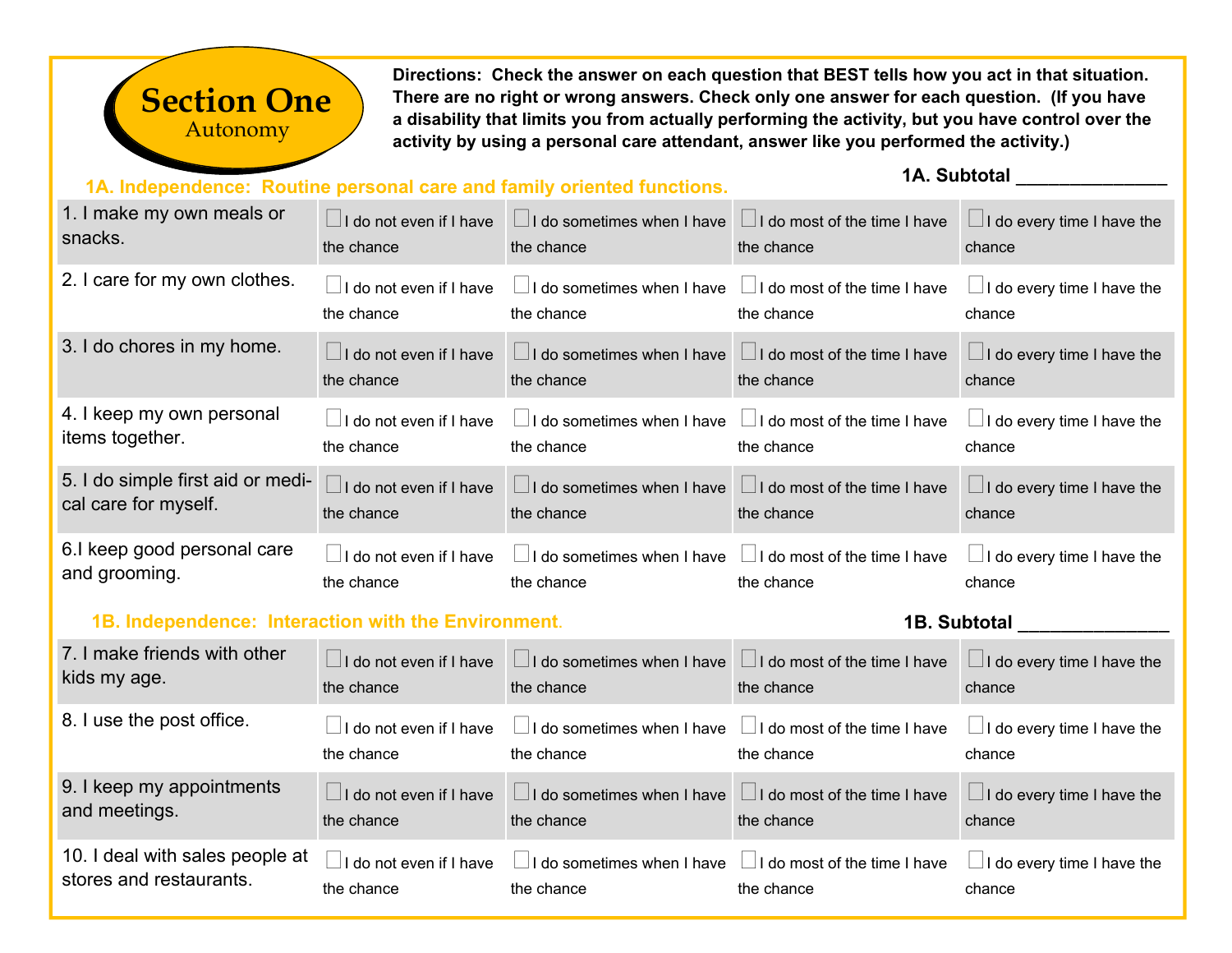| 1C. Acting on the basis of preferences, beliefs, interests and abilities: Recreational and leisure 1C. Subtotal |                                                                                          |                                   |                                                   |                                             |
|-----------------------------------------------------------------------------------------------------------------|------------------------------------------------------------------------------------------|-----------------------------------|---------------------------------------------------|---------------------------------------------|
| 11. I do free time activities based                                                                             | $\Box$ I do not even if I have                                                           | $\Box$ I do sometimes when I have | $\Box$ I do most of the time I                    | $\Box$ I do every time I have               |
| on my interests.                                                                                                | the chance                                                                               | the chance                        | have the chance                                   | the chance                                  |
| 12. I plan weekend activities that I                                                                            | $\Box$ I do not even if I have                                                           | $\Box$ I do sometimes when I have | $\Box$ I do most of the time I                    | $\Box$ I do every time I have               |
| like to do.                                                                                                     | the chance                                                                               | the chance                        | have the chance                                   | the chance                                  |
| 13. I am involved in school-                                                                                    | $\Box$ I do not even if I have                                                           | $\Box$ I do sometimes when I have | $\Box$ I do most of the time I                    | $\Box$ I do every time I have               |
| related activities.                                                                                             | the chance                                                                               | the chance                        | have the chance                                   | the chance                                  |
| 14. My friends and I choose activ-                                                                              | $\Box$ I do not even if I have                                                           | $\Box$ I do sometimes when I have | $\Box$ I do most of the time I                    | $\Box$ I do every time I have               |
| ities that we want to do.                                                                                       | the chance                                                                               | the chance                        | have the chance                                   | the chance                                  |
| 15. I write letters, notes, or talk on                                                                          | $\Box$ I do not even if I have                                                           | $\Box$ I do sometimes when I have | $\Box$ I do most of the time I                    | $\Box$ I do every time I have               |
| the phone to friends and family.                                                                                | the chance                                                                               | the chance                        | have the chance                                   | the chance                                  |
| 16. I listen to music that I like.                                                                              | I do not even if I have<br>$\Box$ I do sometimes when I have<br>the chance<br>the chance |                                   | $\Box$ I do most of the time I<br>have the chance | $\Box$ I do every time I have<br>the chance |
| 1D. Acting on the basis of preferences, beliefs, interests and abilities:                                       |                                                                                          |                                   |                                                   |                                             |
| <b>Community Involvement and interaction</b>                                                                    |                                                                                          |                                   |                                                   | 1D. Subtotal                                |
| 17. I volunteer in things that I am                                                                             | $\Box$ I do not even if I have                                                           | $\Box$ I do sometimes when I have | $\Box$ I do most of the time I                    | $\Box$ I do every time I have               |
| interested in.                                                                                                  | the chance                                                                               | the chance                        | have the chance                                   | the chance                                  |
| 18. I go to restaurants that I like.                                                                            | $\Box$ I do not even if I have                                                           | $\Box$ I do sometimes when I have | $\Box$ I do most of the time I                    | $\Box$ I do every time I have               |
|                                                                                                                 | the chance                                                                               | the chance                        | have the chance                                   | the chance                                  |
| 19. I go to movies, concerts, and                                                                               | $\Box$ I do not even if I have                                                           | $\Box$ I do sometimes when I have | $\Box$ I do most of the time I                    | $\Box$ I do every time I have               |
| dances.                                                                                                         | the chance                                                                               | the chance                        | have the chance                                   | the chance                                  |
| 20. I go shopping or spend time                                                                                 | I do not even if I have                                                                  | I do sometimes when I have        | I do most of the time I                           | $\Box$ I do every time I have               |
| at shopping centers or malls.                                                                                   | the chance                                                                               | the chance                        | have the chance                                   | the chance                                  |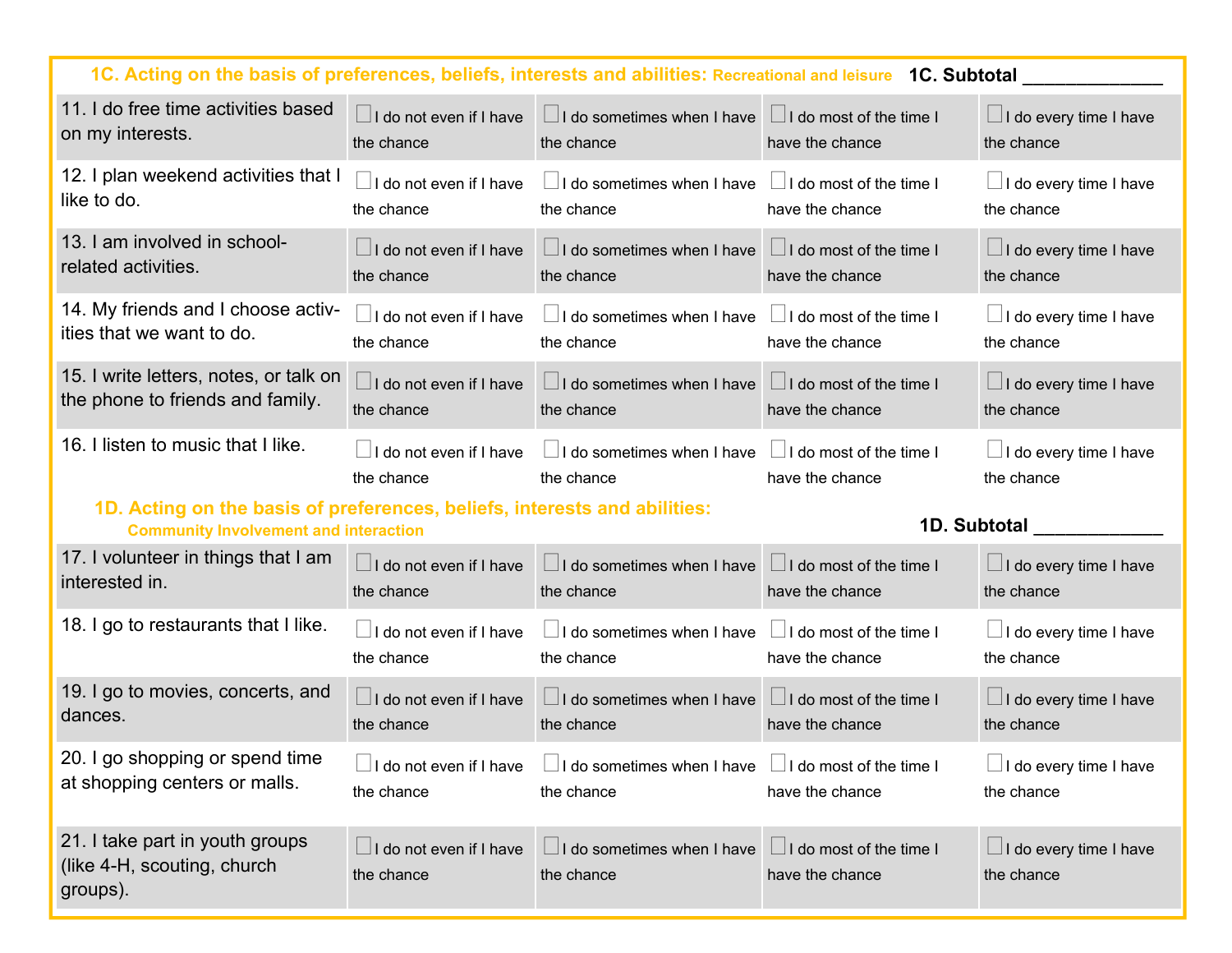| 1E. Acting on the basis of preferences, beliefs, interests and abilities: Post-school directions                                                                                                       |                                              |                                                 | 1E. Subtotal                                                      |                                             |
|--------------------------------------------------------------------------------------------------------------------------------------------------------------------------------------------------------|----------------------------------------------|-------------------------------------------------|-------------------------------------------------------------------|---------------------------------------------|
| 22. I do school and free time<br>activities based on my career<br>interests.                                                                                                                           | $\Box$ I do not even if I have<br>the chance | $\Box$ I do sometimes when I<br>have the chance | $\Box$ I do most of the time I have<br>the chance                 | $\Box$ I do every time I have<br>the chance |
| 23. I work on school work that                                                                                                                                                                         | $\Box$ I do not even if I have               | $\Box$ I do sometimes when I                    | $\Box$ I do most of the time I have                               | I do every time I have                      |
| will improve my career chances.                                                                                                                                                                        | the chance                                   | have the chance                                 | the chance                                                        | the chance                                  |
| 24. I make long-range career                                                                                                                                                                           | $\Box$ I do not even if I have               | $\Box$ I do sometimes when I                    | $\Box$ I do most of the time I have                               | $\Box$ I do every time I have               |
| plans.                                                                                                                                                                                                 | the chance                                   | have the chance                                 | the chance                                                        | the chance                                  |
| 25. I work or have worked to                                                                                                                                                                           | $\Box$ I do not even if I have               | $\Box$ I do sometimes when I                    | $\Box$ I do most of the time I have                               | $\Box$ I do every time I have               |
| earn money.                                                                                                                                                                                            | the chance                                   | have the chance                                 | the chance                                                        | the chance                                  |
| 26. I am in or have been in ca-                                                                                                                                                                        | $\Box$ I do not even if I have               | $\Box$ I do sometimes when I                    | $\Box$ I do most of the time I have                               | $\Box$ I do every time I have               |
| reer or job classes or training.                                                                                                                                                                       | the chance                                   | have the chance                                 | the chance                                                        | the chance                                  |
| 27. I have looked into job inter-<br>ests by visiting work sites or<br>talking to people in that job.<br>1F. Acting on the basis of preferences, beliefs, interests and abilities: Personal Expression | $\Box$ I do not even if I have<br>the chance | $\Box$ I do sometimes when I<br>have the chance | $\Box$ I do most of the time I have<br>the chance<br>1F. Subtotal | $\Box$ I do every time I have<br>the chance |
| 28. I choose my clothes and the                                                                                                                                                                        | $\Box$ I do not even if I have               | $\Box$ I do sometimes when I                    | $\Box$ I do most of the time I have                               | $\Box$ I do every time I have               |
| personal items I use every day.                                                                                                                                                                        | the chance                                   | have the chance                                 | the chance                                                        | the chance                                  |
| 29. I choose my own hairstyle.                                                                                                                                                                         | $\Box$ I do not even if I have               | $\Box$ I do sometimes when I                    | $\Box$ I do most of the time I have                               | I do every time I have                      |
|                                                                                                                                                                                                        | the chance                                   | have the chance                                 | the chance                                                        | the chance                                  |
| 30. I choose gifts to give to fam-                                                                                                                                                                     | $\Box$ I do not even if I have               | $\Box$ I do sometimes when I                    | $\Box$ I do most of the time I have                               | $\Box$ I do every time I have               |
| ily and friends.                                                                                                                                                                                       | the chance                                   | have the chance                                 | the chance                                                        | the chance                                  |
| 31. I decorate my own room.                                                                                                                                                                            | I do not even if I have                      | $\Box$ I do sometimes when I                    | $\Box$ I do most of the time I have                               | $\Box$ I do every time I have               |
|                                                                                                                                                                                                        | the chance                                   | have the chance                                 | the chance                                                        | the chance                                  |
| 32. I choose how to spend my                                                                                                                                                                           | $\Box$ I do not even if I have               | $\Box$ I do sometimes when I                    | $\Box$ I do most of the time I have                               | $\Box$ I do every time I have               |
| personal money.                                                                                                                                                                                        | the chance                                   | have the chance                                 | the chance                                                        | the chance                                  |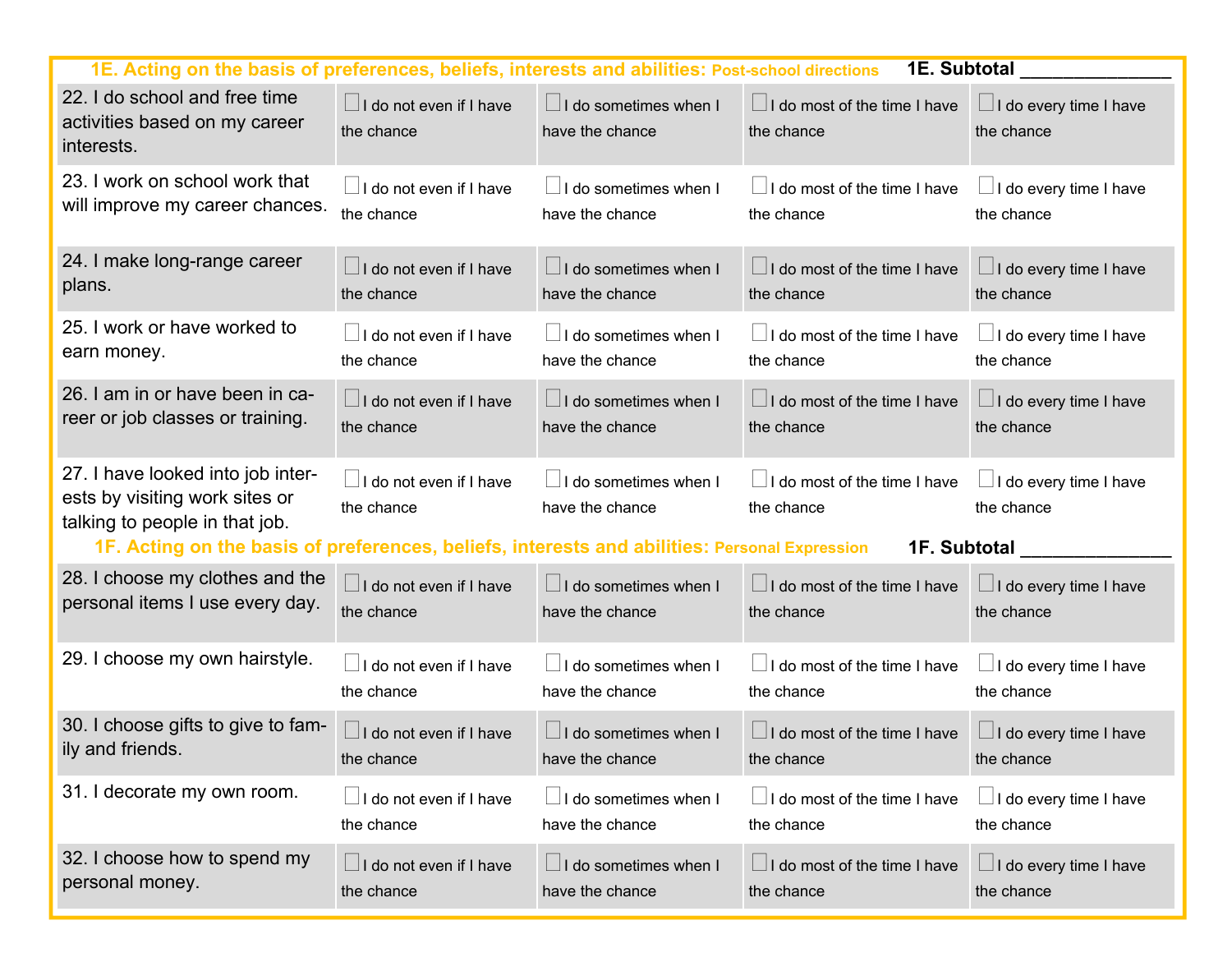

Directions: Each of the following questions tells the beginning of a story and how the story<br>ends. Your job is to tell what happened in the middle of the story, to connect the beginning<br>and the end. Read the beginning and **the middle of the story. There are no right or wrong answers. Remember, fill in the answer that you think BEST completes the story.** 

## **2A. Interpersonal cognitive problem-solving.**

| 33. | Beginning: You are sitting in a planning meeting with your parents<br>and teachers. You want to take a class where you can learn to work as<br>a cashier in a store. Your parents want you to take the Family and Child<br>Care class. You can only take one of the classes.<br>Middle:<br><u> 1989 - Johann Barbara, martxa alemaniar arg</u><br>Ending: The story ends with you taking a vocational class where<br>you will learn to be a cashier. | 35. | Beginning: Your friends are acting like they are mad at you. You<br>are upset about this.<br>Middle:<br>Ending: The story ends with you and your friends getting along just<br>fine.       |
|-----|------------------------------------------------------------------------------------------------------------------------------------------------------------------------------------------------------------------------------------------------------------------------------------------------------------------------------------------------------------------------------------------------------------------------------------------------------|-----|--------------------------------------------------------------------------------------------------------------------------------------------------------------------------------------------|
|     | Story Score _______________                                                                                                                                                                                                                                                                                                                                                                                                                          |     |                                                                                                                                                                                            |
| 34. | Beginning: You hear a friend talking about a new job opening at<br>the local bookstore. You love books and want a job. You decide you<br>would like to work at the bookstore.<br>Middle:                                                                                                                                                                                                                                                             | 36. | Beginning: You go to your English class one morning and discover<br>your English book is not in your backpack. You are upset because you<br>need that book to do your homework.<br>Middle: |
|     | Ending: The story ends with you working at the bookstore.                                                                                                                                                                                                                                                                                                                                                                                            |     | Ending: The story ends with you using your English book for home-<br>work.                                                                                                                 |
|     | Story Score _______________                                                                                                                                                                                                                                                                                                                                                                                                                          |     | Story Score <b>Story</b> Story Score                                                                                                                                                       |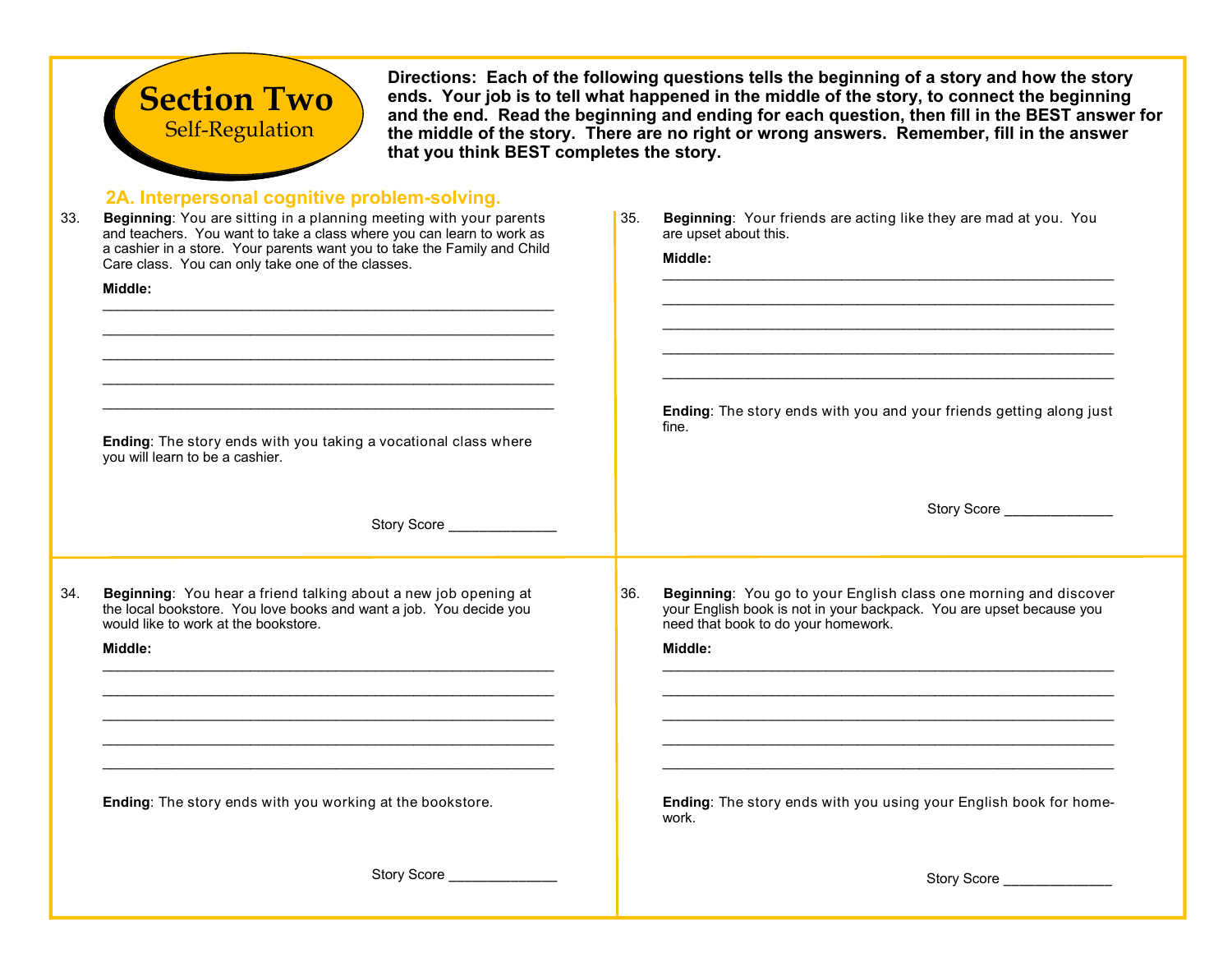|     |                                                                                                                                                                                                              | 2B. Goal setting and task performance                                                                                                                                                                                                                                                                                              |
|-----|--------------------------------------------------------------------------------------------------------------------------------------------------------------------------------------------------------------|------------------------------------------------------------------------------------------------------------------------------------------------------------------------------------------------------------------------------------------------------------------------------------------------------------------------------------|
| 37. | Beginning: You are in a club at school. The club advisor announc-<br>es that the club members will need to elect new officers at the next meet-<br>ing. You want to be the president of the club.<br>Middle: | Directions: The next three questions ask about your plans for the<br>future. Again, there are no right or wrong answers. For each ques-<br>tion, tell if you have made plans for that outcome and, if so, what<br>those plans are and how to meet them.<br>39. Where do you want to live after you graduate?                       |
|     |                                                                                                                                                                                                              | I have not planned for that yet.                                                                                                                                                                                                                                                                                                   |
|     | <u> 1989 - Johann Stoff, amerikansk politiker (d. 1989)</u><br>Ending: The story ends with you being elected as the club presi-<br>dent.                                                                     | List four things you should do to meet this goal:<br>$\overline{a}$                                                                                                                                                                                                                                                                |
|     | Story Score <b>Story</b> Story Score                                                                                                                                                                         | 40. Where do you want to work after you graduate?<br>I have not planned for that yet.                                                                                                                                                                                                                                              |
| 38. | Beginning: You are at a new school and you don't know anyone.<br>You want to have friends.<br>Middle:                                                                                                        | I want to work and the state of the state of the state of the state of the state of the state of the state of the state of the state of the state of the state of the state of the state of the state of the state of the stat<br>List four things you should do to meet this goal:                                                |
|     |                                                                                                                                                                                                              | 41. What type of transportation do you plan to use after graduation?<br>I have not planned for that yet.                                                                                                                                                                                                                           |
|     | Ending: The story ends with you having many friends at the new<br>scnool.                                                                                                                                    | List four things you should do to meet this goal:                                                                                                                                                                                                                                                                                  |
|     |                                                                                                                                                                                                              | $\overline{a}$ and $\overline{a}$ and $\overline{a}$ and $\overline{a}$ and $\overline{a}$ and $\overline{a}$ and $\overline{a}$ and $\overline{a}$ and $\overline{a}$ and $\overline{a}$ and $\overline{a}$ and $\overline{a}$ and $\overline{a}$ and $\overline{a}$ and $\overline{a}$ and $\overline{a}$ and $\overline{a}$ and |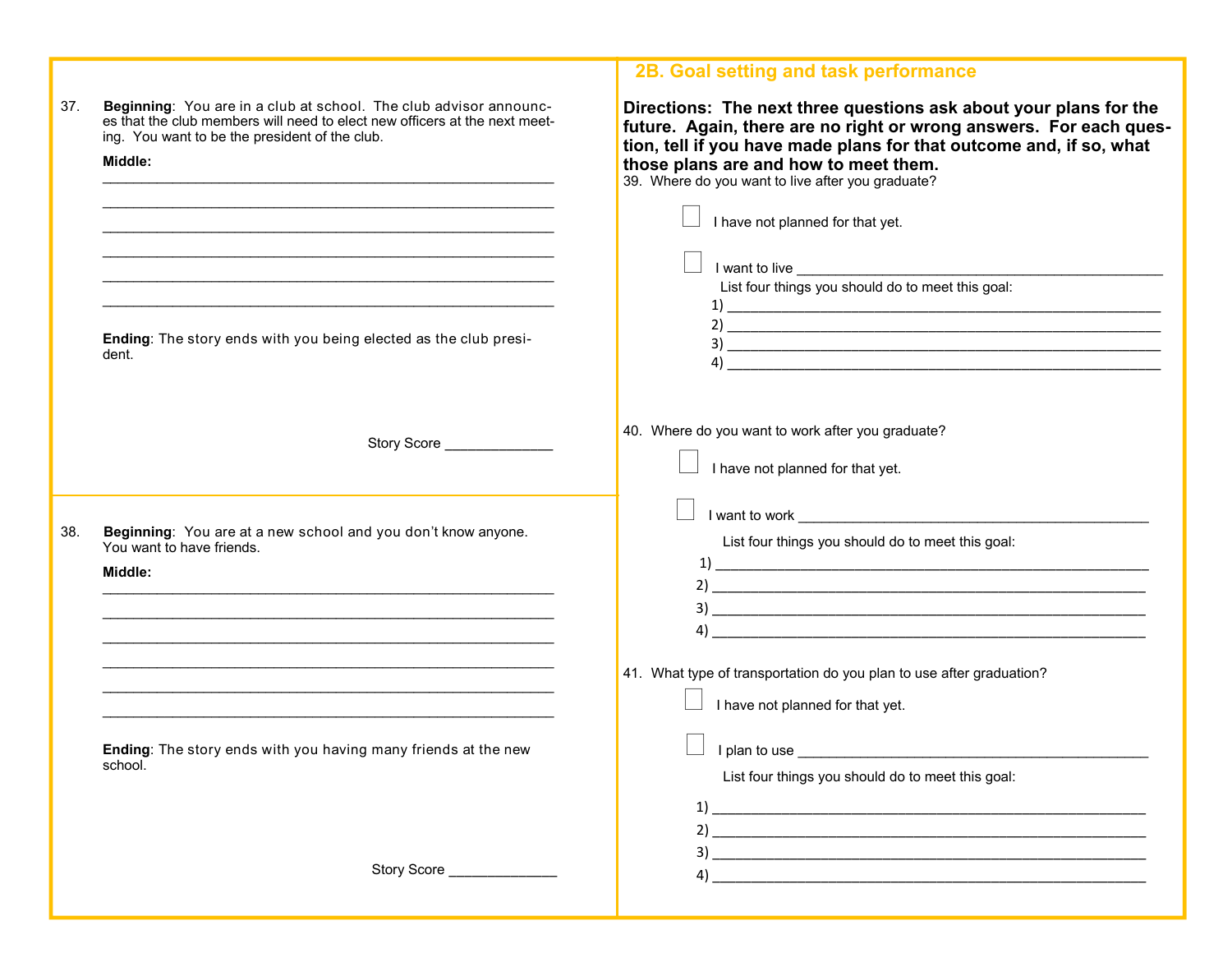|                                                                          | <b>Directions: Check the answer</b> |                                                                    |
|--------------------------------------------------------------------------|-------------------------------------|--------------------------------------------------------------------|
| that BEST describes you.                                                 | 49.                                 | It is no use to keep trying because that won't change thingsor     |
| <b>Section Three</b><br>Choose only one answer for                       |                                     |                                                                    |
| Psychological                                                            | each question. There are no         | I keep trying even after I get something wrong.                    |
| right or wrong answers.<br>Empowerment                                   |                                     |                                                                    |
|                                                                          | 50.                                 | I have the ability to do the job I wantor                          |
| I usually do what my friends wantor<br>42.                               |                                     |                                                                    |
|                                                                          |                                     | I cannot do what it takes to do the job I want                     |
| I tell my friends if they are doing something I don't want to do.        |                                     |                                                                    |
|                                                                          |                                     |                                                                    |
|                                                                          | 51.                                 | I don't know how to make friendsor                                 |
|                                                                          |                                     |                                                                    |
| I tell others when I have new or different ideas or opinionsor<br>43.    |                                     | I know how to make friends.                                        |
| I usually agree with other peoples' opinions or ideas.                   |                                     |                                                                    |
|                                                                          |                                     |                                                                    |
|                                                                          | 52.                                 | I am able to work with othersor                                    |
|                                                                          |                                     |                                                                    |
| I usually agree with people when they tell me I can't do some<br>44.     |                                     | I cannot work well with others.                                    |
| thingor                                                                  |                                     |                                                                    |
|                                                                          |                                     |                                                                    |
| I tell people when I think I can do something that they tell me I can't. | 53.                                 | I do not make good choicesor                                       |
|                                                                          |                                     |                                                                    |
|                                                                          |                                     | I can make good choices.                                           |
| I tell people when they have hurt my feelingsor<br>45.                   |                                     |                                                                    |
| I am afraid to tell people when they have hurt my feelings.              |                                     |                                                                    |
|                                                                          | 54.                                 | If I have the ability, I will be able to get the job I wantor      |
|                                                                          |                                     | I probably will not get the job I want even if I have the ability. |
|                                                                          |                                     |                                                                    |
| I can make my own decisionsor<br>46.                                     |                                     |                                                                    |
|                                                                          | 55.                                 | I will have a hard time making new friendsor                       |
| Other people make decisions for me.                                      |                                     |                                                                    |
|                                                                          |                                     | I will be able to make friends in new situations.                  |
|                                                                          |                                     |                                                                    |
|                                                                          |                                     |                                                                    |
| Trying hard at school doesn't do me much goodor<br>47.                   | 56.                                 | I will be able to work with others if I need toor                  |
| Trying hard at school will help me get a good job.                       |                                     |                                                                    |
|                                                                          |                                     | I will not be able to work with others if I need to.               |
|                                                                          |                                     |                                                                    |
|                                                                          |                                     |                                                                    |
| I can get what I want by working hardor<br>48.                           | 57.                                 | My choices will not be honoredor                                   |
|                                                                          |                                     |                                                                    |
| I need good luck to get what I want.                                     |                                     | I will be able to make choices that are important to me.           |
|                                                                          |                                     |                                                                    |
|                                                                          |                                     | <b>Section 3 Subtotal</b>                                          |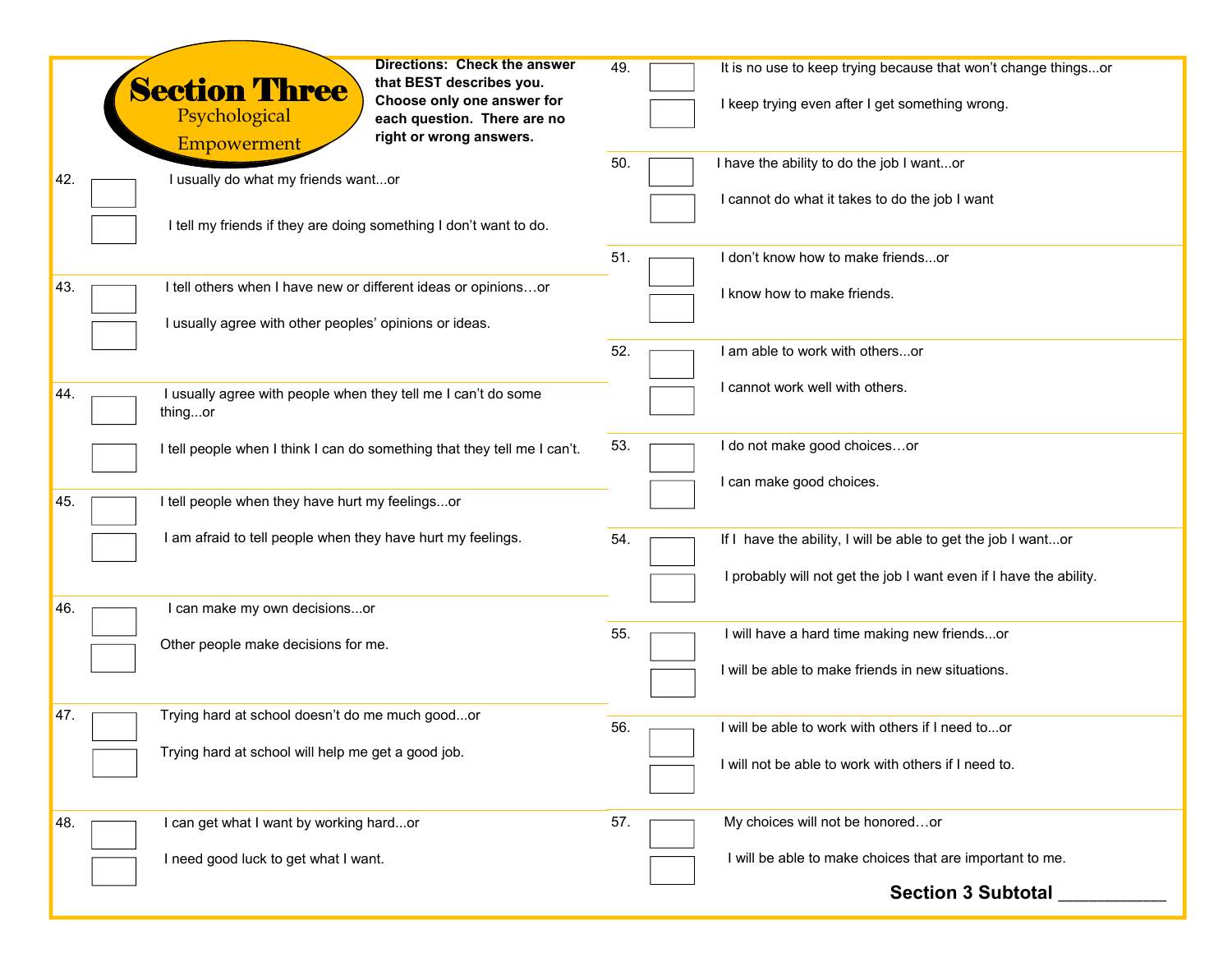| <b>Section Four</b><br><b>Self-Realization</b>               |       |                 | Directions: Tell whether each of these statements describes how you feel about yourself<br>or not. There are no right or wrong answers. Choose only the answer that BEST fits you. |                           |                 |
|--------------------------------------------------------------|-------|-----------------|------------------------------------------------------------------------------------------------------------------------------------------------------------------------------------|---------------------------|-----------------|
| 58. I do not feel ashamed<br>of any of my emotions.          | Agree | <b>Disagree</b> | 66. I don't accept my own limitations                                                                                                                                              | Agree                     | <b>Disagree</b> |
| 59. I feel free to be angry<br>at people I care for.         | Agree | <b>Disagree</b> | 67. I feel I cannot do many things.                                                                                                                                                | Agree                     | <b>Disagree</b> |
| 60. I can show my feelings even<br>when people might see me. | Agree | <b>Disagree</b> | 68. I like myself.                                                                                                                                                                 | Agree                     | <b>Disagree</b> |
| 61. I can like people even if<br>I don't agree with them.    | Agree | <b>Disagree</b> | 69. I am not an important person.                                                                                                                                                  | Agree                     | <b>Disagree</b> |
| 62. I am afraid of doing<br>things wrong.                    | Agree | <b>Disagree</b> | 70. I know how to make up<br>for my limitations.                                                                                                                                   | Agree                     | <b>Disagree</b> |
| 63. It is better to be yourself<br>than to be popular.       | Agree | <b>Disagree</b> | 71. Other people like me.                                                                                                                                                          | Agree                     | <b>Disagree</b> |
| 64. I am loved because<br>I give love.                       | Agree | <b>Disagree</b> | 72. I am confident in my abilities.                                                                                                                                                | Agree                     | Disagree        |
| 65. I know what I do best.                                   | Agree | <b>Disagree</b> |                                                                                                                                                                                    | <b>Section 4 Subtotal</b> |                 |